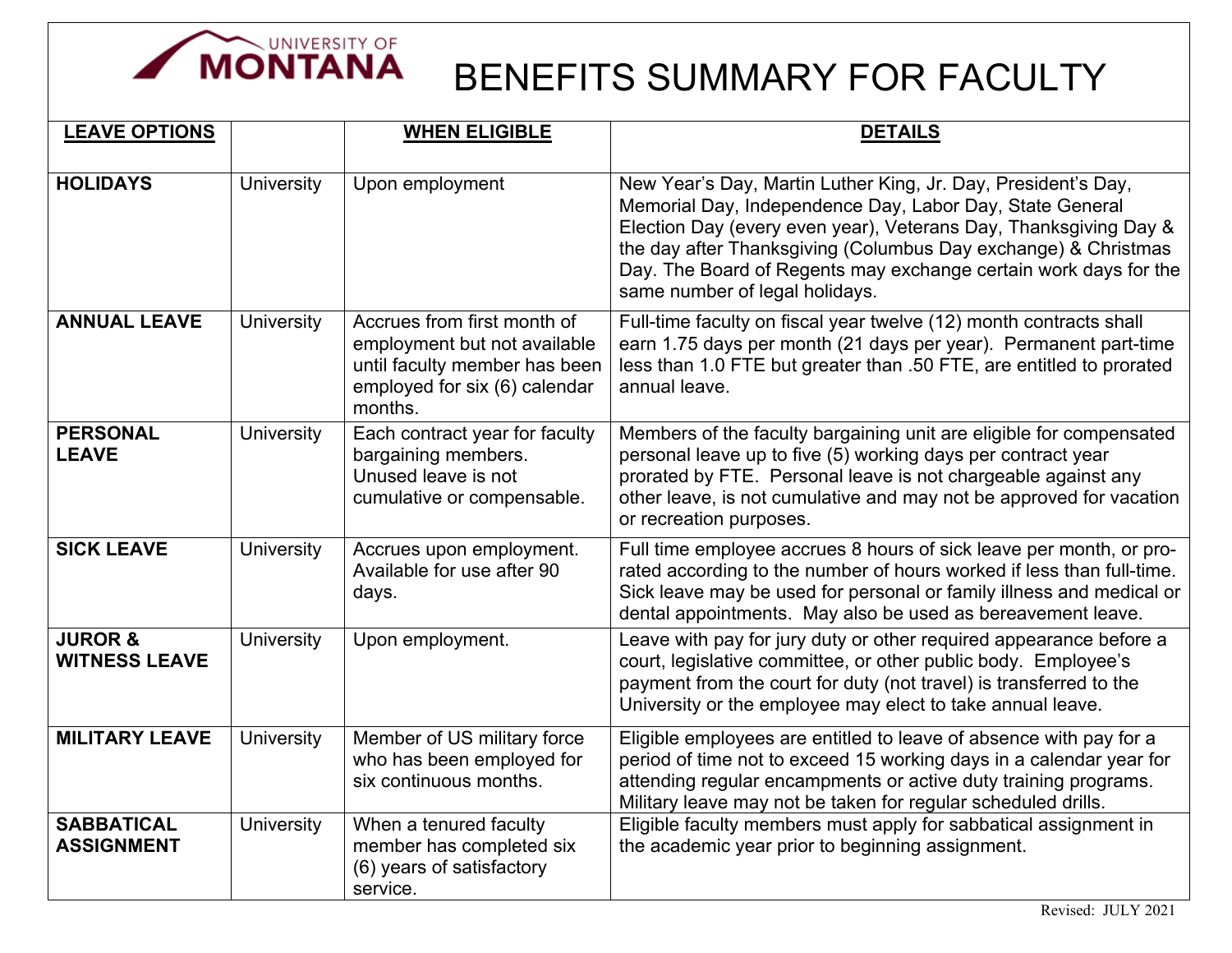| <b>INSURANCE BENEFITS</b>                                                                                                                                         |                                                                                                                                                 |                                                                                                                                                                                                                                                                                       |                                                                                                                                                                                                                                                                                                                                                                                                                                                                                                                                                                                                                                                          |
|-------------------------------------------------------------------------------------------------------------------------------------------------------------------|-------------------------------------------------------------------------------------------------------------------------------------------------|---------------------------------------------------------------------------------------------------------------------------------------------------------------------------------------------------------------------------------------------------------------------------------------|----------------------------------------------------------------------------------------------------------------------------------------------------------------------------------------------------------------------------------------------------------------------------------------------------------------------------------------------------------------------------------------------------------------------------------------------------------------------------------------------------------------------------------------------------------------------------------------------------------------------------------------------------------|
|                                                                                                                                                                   |                                                                                                                                                 | <b>WHEN ELIGIBLE</b>                                                                                                                                                                                                                                                                  | <b>DETAILS</b>                                                                                                                                                                                                                                                                                                                                                                                                                                                                                                                                                                                                                                           |
| <b>HEALTH</b><br><b>INSURANCE</b><br><b>SELF FUNDED</b><br><b>PLAN</b><br>(Required for<br>employee)<br><b>MAJOR MEDICAL</b><br><b>PLAN</b><br><b>AND MANAGED</b> | Cost is<br>shared.<br>Employee's<br>share is<br>Pre-tax and<br>based on<br>selections.<br><b>University</b><br>contribution<br>is<br>legislated | .5 FTE (1/2 time) or greater<br>for 6 months or longer. If<br>eligible, benefits coverage<br>begins on 1st day of<br>employment; or, as otherwise<br>mandated by the Affordable<br>Care Act.<br>Election of coverage must be<br>made within 30 days of<br>employment or during annual | Self-funded BlueCross BlueShield medical coverage for employee,<br>spouse and children. \$750 deductible per person. \$1,500<br>deductible per family. Coinsurance is 75%/25% but 65%/35% out<br>of network. Stop loss ranging from \$4,000 to \$8,000 for in-network<br>and separate \$6,000 to \$12,000 out-of-network depending on plan,<br>services and providers.<br>In-pharmacy Navitus program for 30-day supply: No deductible-<br>varying flat dollar co-pays per drug tier. Mail order Rx program<br>available for 90-day supply: flat dollar co-pay amount varies per<br>drug tier. Out of pocket maximums \$2,150 individual, \$4,300 family |
| <b>CARE OPTIONS</b><br><b>DENTAL</b><br><b>INSURANCE</b><br>(Required for<br>employee)                                                                            | by the<br>State of<br>Montana.                                                                                                                  | benefit enrollment.                                                                                                                                                                                                                                                                   | per year not including Tier D or F costs.<br>Choice of self-funded dental plans: Select Plan pays scheduled<br>amount for wide range of dental procedures with \$1,500 annual<br>maximum. Basic Plan limited to scheduled amount for 2 times per<br>year preventive maintenance with \$750 annual maximum.<br>Administered by Delta Dental Insurance Company.                                                                                                                                                                                                                                                                                            |
| <b>BASIC LIFE</b><br><b>INSURANCE/</b><br>AD&D<br>(Required for<br>employee)                                                                                      |                                                                                                                                                 |                                                                                                                                                                                                                                                                                       | Choice of Basic Life plans: \$15,000 or \$30,000 and \$48,000.<br>Includes Accidental Death and Dismemberment. Provided by The<br>Standard Insurance Company.                                                                                                                                                                                                                                                                                                                                                                                                                                                                                            |
| <b>LONG TERM</b><br><b>DISABILITY</b><br>(Required for<br>employee)                                                                                               |                                                                                                                                                 |                                                                                                                                                                                                                                                                                       | Choice of LTD plans: 60% of pay/6 month wait; 66-2/3% of pay/6<br>month wait; or 66 2/3% of pay/4 month wait. Provided by The<br>Standard Insurance Company.                                                                                                                                                                                                                                                                                                                                                                                                                                                                                             |
| <b>RETIREMENT</b><br><b>PLAN</b>                                                                                                                                  | Employee<br>contributes<br>7.044% of<br>gross pay.<br>Employer<br>contributes<br>5.956% of<br>gross pay.                                        | <b>Mandatory participation</b><br>when hired at (.5 FTE) half<br>time or greater for 2<br>consecutive semesters.<br>Exception: Non-US citizens<br>are not required to participate<br>until the beginning of their<br>third year of employment at<br>half-time or greater.             | TIAA Defined Contribution Plan with immediate vesting. Participant<br>allocates employee and employer contributions into their choice of<br>TIAA fixed and variable annuity accounts, including guaranteed,<br>fixed income, real estate and equities funds. Federal income taxes<br>on contributions are deferred until retirement or withdrawal.<br><b>Exception: Eligible faculty who were immediately prior participants</b><br>in Teachers' Retirement System (TRS) may choose to continue in<br>TRS Defined Benefit Plan. Employee contributes 8.15% of gross<br>pay; employer contributes 11.15%. Five (5) year vesting<br>requirement.           |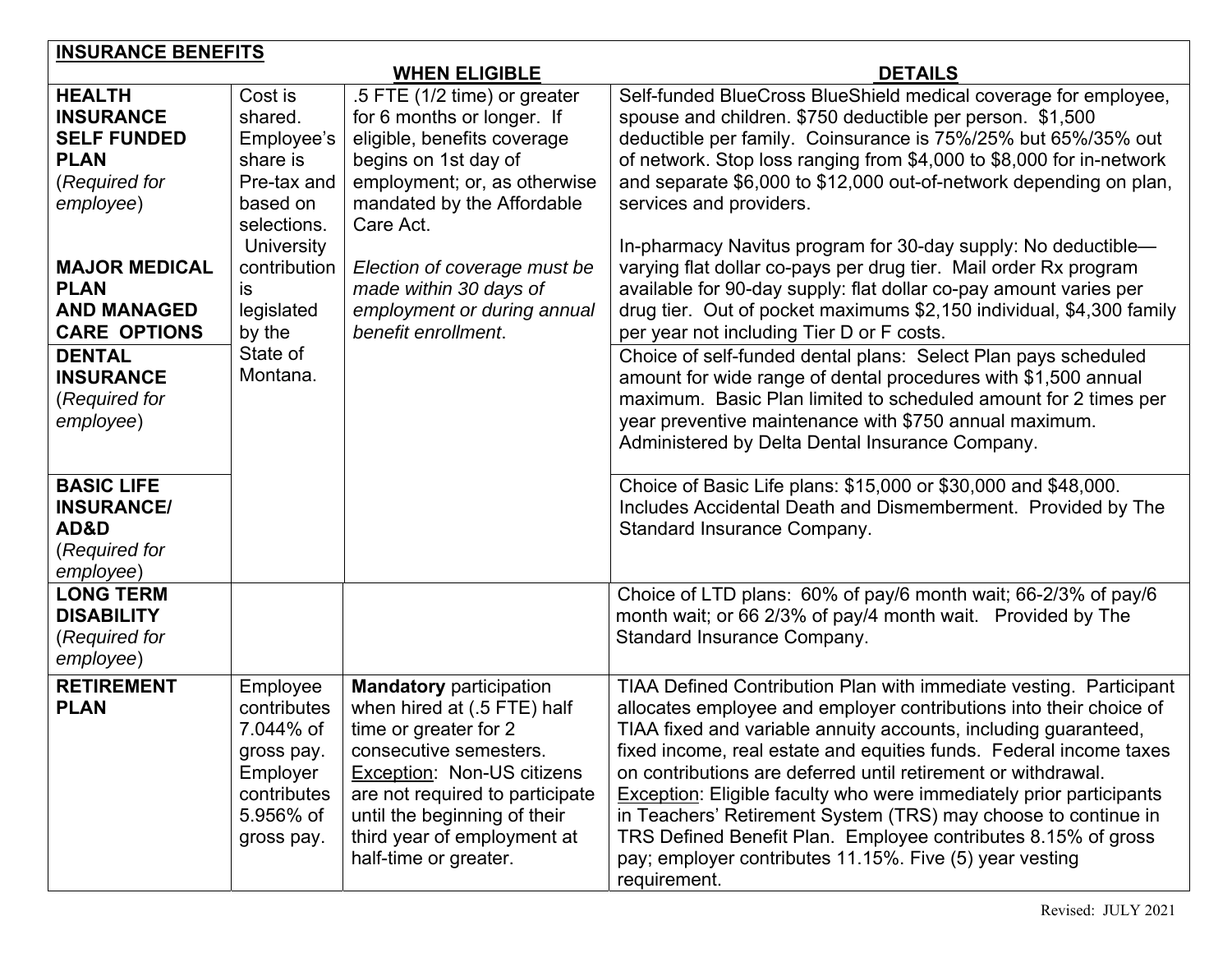| REQUIRED TAXES/DEDUCTIONS - FEDERAL TAX (0FW) AND STATE TAX (0SW)                                 |                  |                                                                                              |                                                                                                                                                                                                                                                                                                                                                        |  |
|---------------------------------------------------------------------------------------------------|------------------|----------------------------------------------------------------------------------------------|--------------------------------------------------------------------------------------------------------------------------------------------------------------------------------------------------------------------------------------------------------------------------------------------------------------------------------------------------------|--|
| <b>FEDERAL TAX</b><br>(OFW)                                                                       | <b>Tax Table</b> | Upon employment                                                                              | Amount deducted depends on income and deductions reported on<br>W-4.                                                                                                                                                                                                                                                                                   |  |
| <b>STATE TAX (OSW)</b>                                                                            | <b>Tax Table</b> | Upon employment                                                                              | Amount deducted depends on income and deductions reported on<br>$W-4.$                                                                                                                                                                                                                                                                                 |  |
| <b>SOCIAL</b><br><b>SECURITY -</b><br><b>OASDI</b><br><b>MEDICARE</b>                             | <b>Tax Table</b> | Upon employment                                                                              | Pays benefits upon retirement, disability, or death if eligibility<br>requirements are met.<br>Includes medical coverage under Medicare age 65 or after receiving<br>disability benefits for two years.                                                                                                                                                |  |
|                                                                                                   |                  | <b>OPTIONAL INSURANCE COVERAGE &amp; ADDITIONAL BENEFITS</b>                                 |                                                                                                                                                                                                                                                                                                                                                        |  |
| <b>OPTIONAL VISION</b><br>(HARDWARE)                                                              | Employee         | Within 30 days of employment,<br>if eligible for insurance and at<br>annual benefit change.  | Choice of coverage for employee and family for glasses (lenses &<br>frames) and contacts. Eye exam covered under medical plan.<br>Reimbursement plan through Blue Cross/Blue Shield of Montana.<br>No network.                                                                                                                                         |  |
| <b>SUPPLEMENTAL</b><br><b>LIFE</b>                                                                | Employee         | Within 30 days of employment,<br>if eligible for insurance and at<br>annual benefit change.  | Choice of coverage: \$25,000 to \$300,000 for employee with or<br>without AD&D. Cost based on age. Larger amounts can be applied<br>for by individual proof of good health. Spouse limited to 50% of<br>employee amount with maximum of \$50,000. Provided by The<br><b>Standard Insurance Company.</b>                                                |  |
| <b>OPTIONAL</b><br><b>DEPENDENT LIFE</b><br><b>INSURANCE</b>                                      | Employee         | Within 30 days of employment,<br>if eligible for insurance and at<br>annual benefit change.  | Choice of coverage: \$25,000 - \$50,000 for spouse. Larger<br>amounts can be applied for by individual proof of good health.<br>\$5,000 to \$30,000 for each child. Provided by The Standard Life<br>Insurance Company.                                                                                                                                |  |
| <b>OPTIONAL</b><br><b>REIMBURSEMENT</b><br><b>ACCOUNTS -</b><br><b>MEDICAL/DAY</b><br><b>CARE</b> | Employee         | Within 30 days of employment,<br>if eligible for insurance, and at<br>annual benefit change. | Can contribute from \$120 to \$2,750 per year for reimbursement of<br>non-reimbursed medical, dental and other IRS approved expenses.<br>Day Care contributions allowed up to \$5,000 per year. Flex<br>deductions are not subject to federal or state income taxes or Social<br>Security tax. Administered by WageWorks, Inc.                         |  |
| <b>VOLUNTARY TAX</b><br><b>SHELTERED</b><br><b>ANNUITY</b>                                        | Employee         | Upon employment                                                                              | Employee may participate in a voluntary tax deferred or tax<br>sheltered annuity retirement plan up to the maximum limit allowed<br>by the Internal Revenue Code. Funds are withheld from the<br>paycheck before federal and state taxes are computed thus<br>deferring taxation until retirement or receipt of the funds. Invest with<br>TIAA. (403b) |  |
| <b>DEFERRED</b><br><b>COMPENSATION</b>                                                            | Employee         | Upon employment                                                                              | EMPOWER Retirement administers the plan. Employee may tax<br>defer voluntary contributions up to maximum allowed by IRS code.<br>(457b)                                                                                                                                                                                                                |  |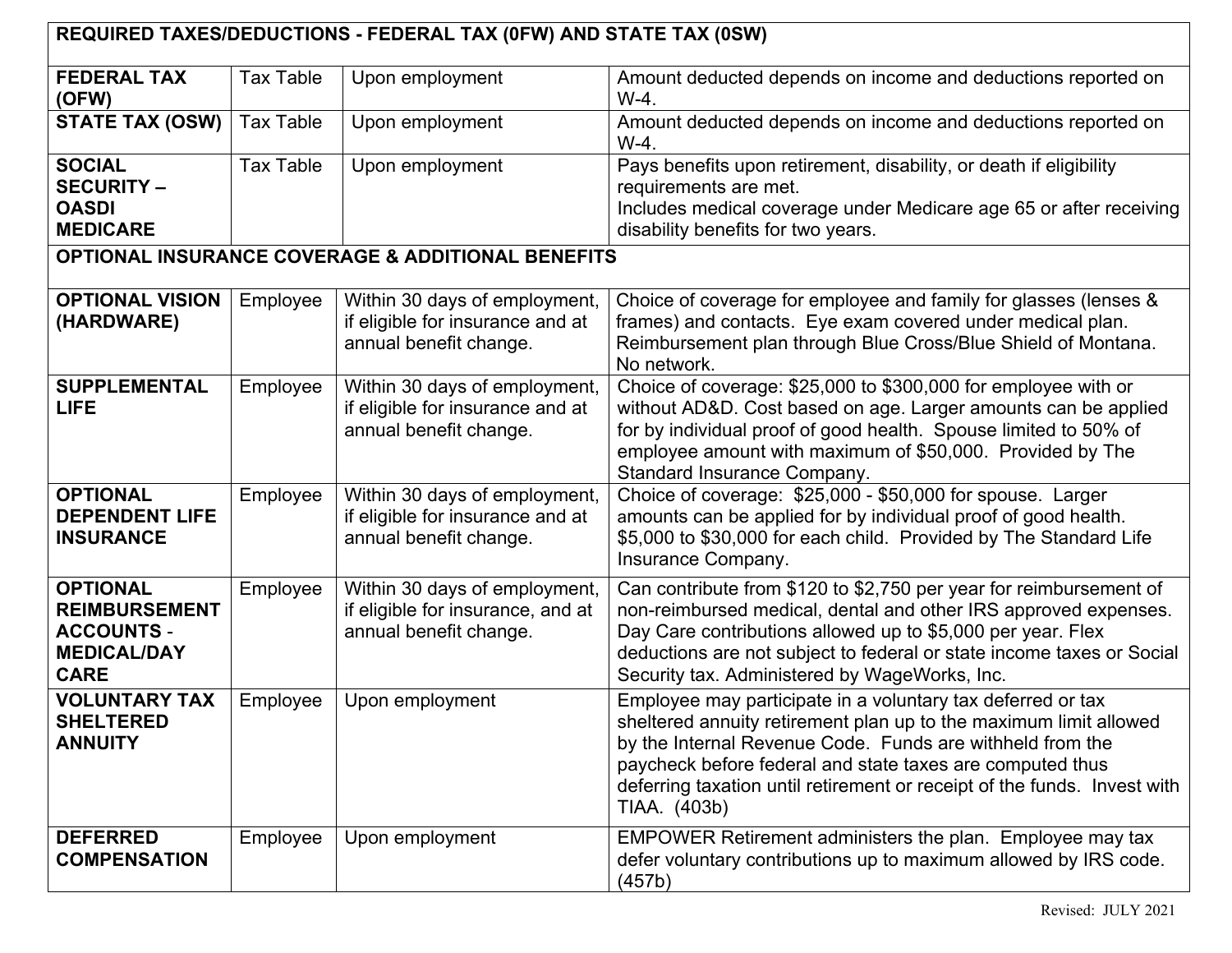| <b>ADDITIONAL</b><br><b>BENEFITS</b>                        |                   | <b>WHEN ELIGIBLE</b>                                                                                                                               | <b>DETAILS</b>                                                                                                                                                                                                                                                                                                                                                                                                                                                                                                                                                                        |
|-------------------------------------------------------------|-------------------|----------------------------------------------------------------------------------------------------------------------------------------------------|---------------------------------------------------------------------------------------------------------------------------------------------------------------------------------------------------------------------------------------------------------------------------------------------------------------------------------------------------------------------------------------------------------------------------------------------------------------------------------------------------------------------------------------------------------------------------------------|
| <b>FACULTY/STAFF</b><br><b>TUITION WAIVER</b>               | <b>University</b> | Employee must be permanent,<br>past the probationary period,<br>and working at least $\frac{3}{4}$ time<br>$(.75$ FTE).                            | Eligible employees are entitled to a waiver of in-state tuition for<br>regular courses of study at UM, subject to supervisor and<br>administrative approval. Under federal law, tuition reductions granted<br>to employees in both undergraduate and graduate status may be<br>considered as income & subject to withholding taxes. Employees<br>who terminate during the academic semester in which they receive a<br>tuition waiver will be required to reimburse the University of Montana<br>for the value of the waiver. Faculty Staff Tuition Waiver Info.                      |
| <b>DEPENDENT</b><br><b>PARTIAL</b><br><b>TUITION WAIVER</b> | <b>University</b> | For Dependent waiver, employee<br>must be permanent, and have at<br>least 5 years of continuous<br>employment of at least 3/4 time<br>$(.75$ FTE). | Eligible dependents of eligible employees are entitled to a waiver of<br>in-state tuition for regular courses of study at UM, subject to<br>supervisor and administrative approval. Under federal law, tuition<br>reductions granted to employees in both undergraduate and<br>graduate status may be considered as income & subject to<br>withholding taxes. Employees who terminate during the academic<br>semester in which they receive a waiver will be required to reimburse<br>the University of Montana for the value of the waiver.<br><b>Dependent Tuition Waiver Info.</b> |
| <b>WELLNESS</b><br><b>PROGRAM</b>                           | Employee          | Upon employment, if eligible<br>for Insurance                                                                                                      | The Montana University System (MUS) has an extensive Wellness<br>program that includes: WellCheck prevention health screenings (2x a<br>year on UM campus), lifestyle education/support, disease<br>management, webinars, workshops, an online interactive Wellness<br>program, Montana Moves, etc. The Wellness Team on this campus<br>are in Human Resource Services. Please call 406-243-2665 for<br>more information. Website Information                                                                                                                                         |